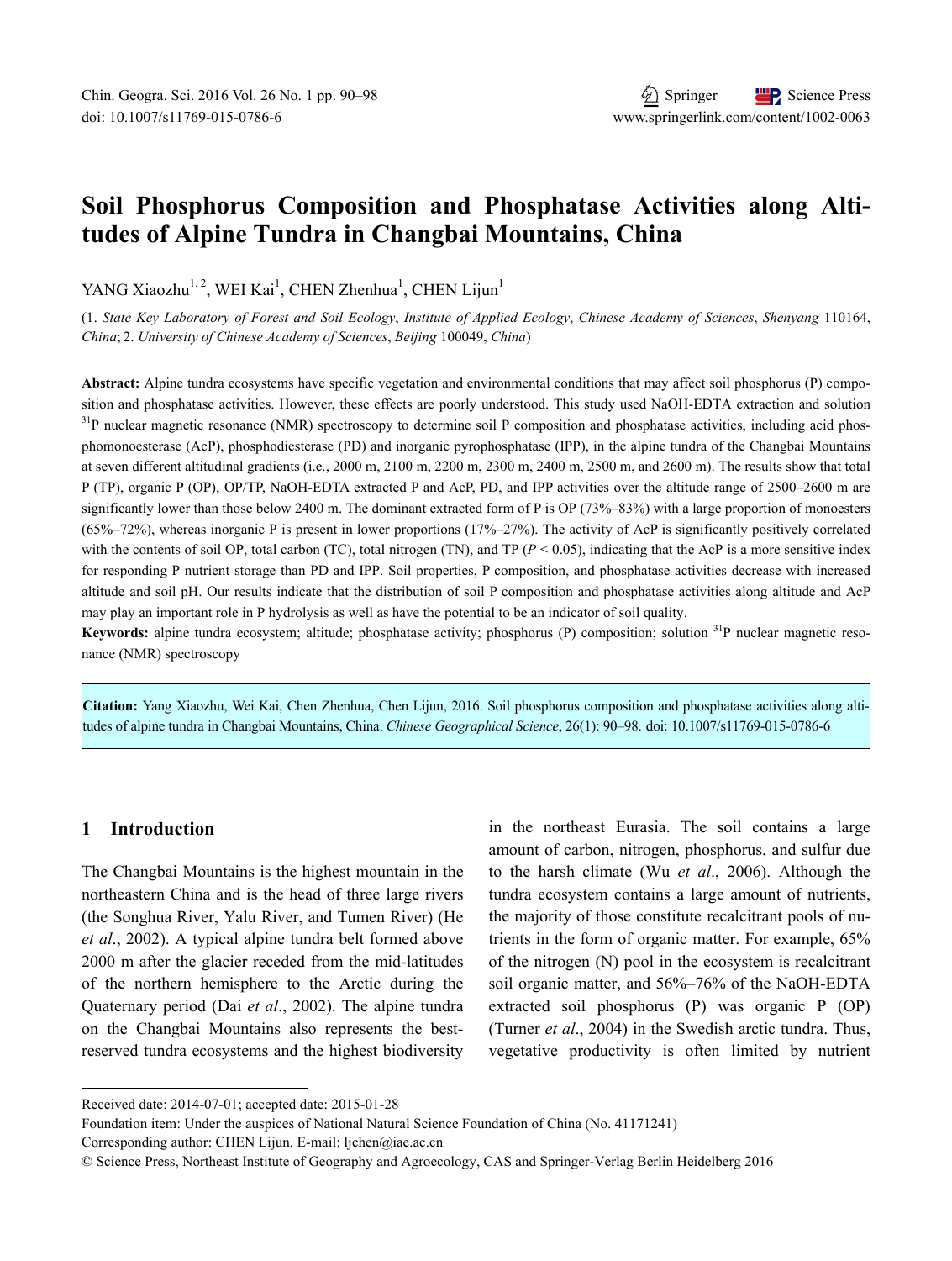availabilities in the tundra ecosystem. However, the proportion of soil organic nutrients in the Changbai Mountains, particularly P and its bioavailability, are still unknown.

In tundra soil, the cold climate restricts P release from weathering and mineralization by affecting plants and microorganisms (Stark, 2007). For example, the input of plant residues and excretion by plant roots can influence soil P storage and release (Wu *et al*., 2013). In addition, microorganisms in tundra soil can affect soil P availability by their ability to immobilize soil P and to hydrolyze soil OP (Jonasson *et al*., 1999; Reiner *et al*., 2012). The P has been proven to be a primary limiting nutrient at high altitudes, with the degree of limitation varying markedly across the heterogeneous landscape (Turner *et al*., 2004). Soil P is dominated by organic forms in the alpine tundra (Turner *et al*., 2004). The OP acquired by plants and microorganisms must primarily be mineralized by phosphatases (Schmidt *et al*., 1999). It is well documented that phosphatases derived from plant roots and soil microorganisms can stimulate the hydrolysis of OP in the soil (Spier and Ross, 1978; Tarafdar and Claassen, 1988; Tadano *et al*., 1993).

Soil P has various compositions, which play differing roles in the supply of plant nutrients. A  $^{31}P$  nuclear magnetic resonance (NMR) spectroscopy technique that can successfully qualitatively identify the P composition in soil and a NaOH-EDTA extraction method that can quantitatively determine the P composition in the soil were recently developed (Turner *et al*., 2003). The relationship between soil P composition and soil phosphatases could be important to understanding soil P storage and supply for organisms in agro-ecosystems (Wei *et al*., 2014a; 2014b; Zhang *et al*., 2014). However, few studies have assessed these relationships in an alpine tundra ecosystem.

Therefore, the aims of this study were to 1) examine the proportion and composition of the soil OP and 2) explore the relationships between the soil P composition and the phosphatases involved in soil P turnover under seven different altitudinal gradients in the alpine tundra on the northern slope of the Changbai Mountains in Northeast China. Determining the soil P composition and phosphatase activities at different altitudes could provide information for the effective and sustainable management of alpine tundra systems.

### **2 Materials and Methods**

### **2.1 Study site**

The study site was located at the altitudes from 2000 m to 2600 m on the northern slope of the Changbai Mountains Nature Reserve (41°35′–42°25′N, 127°40′–128°16′E) in Northeast China. The alpine tundra area was 15 195 ha. The annual precipitation and the mean annual temperature were 900–1340 mm and –7.4℃, respectively, where the sub-alpine climate was affected by monsoon (Martin, 2003). The topographical, geomorphic, and hydrological conditions had obvious variation, which resulted in the following five soil types: peat alpine tundra soil, meadow alpine tundra soil, grey alpine tundra soil, lithic alpine tundra soil and cold desert alpine tundra soil. The plant community at the site was typical alpine tundra vegetation dominated by moss, lichen, shrubs and herbaceous plants (Wu *et al*., 2006).

#### **2.2 Soil sampling**

Soil sample collection was conducted in early August (in the growing season) of 2011. Five representative plots (20 m  $\times$  20 m) with similar aboveground, geomorphic and hydrological conditions were selected at seven altitudes at an interval of 100 m over the range from 2000 m to 2600 m. Five soil samples  $(0-10 \text{ cm})$  (> 1 kg) were collected within each plot and then passed through a 2 mm sieve after removing stones and coarse roots. A portion of the sieved soils ( $\geq 200$  g) was kept at 4℃ for the analysis of soil phosphatase activities within one month, and the rest of the soil was air-dried and stored at room temperature for the chemical analysis.

#### **2.3 Determination of soil properties**

The total P (TP) was determined by the combustion method and the molybdenum blue colorimetric method at 880 nm (Walker and Adams, 1958; Murphy and Riley, 1962). Inorganic P was extracted with  $0.5$  M  $H_2SO_4(1)$ : 25 soil-to-solution ratio for 16 h) and measured by the method of Kuo (1996). The OP was calculated by subtracting the inorganic P from the TP. Soil P composition was determined by NaOH-EDTA (0.25 mol/L NaOH, 0.05 mol/L Na<sub>2</sub>EDTA) extraction and solution  $3^{1}P$  NMR spectroscopy according to Zhang *et al*. (2012) and Wei *et al*. (2014a; 2014b). The P composition for each sample was analyzed by NMR Utility Transform Software (NUTS) for Windows (Acorn NMR, Livermore, CA),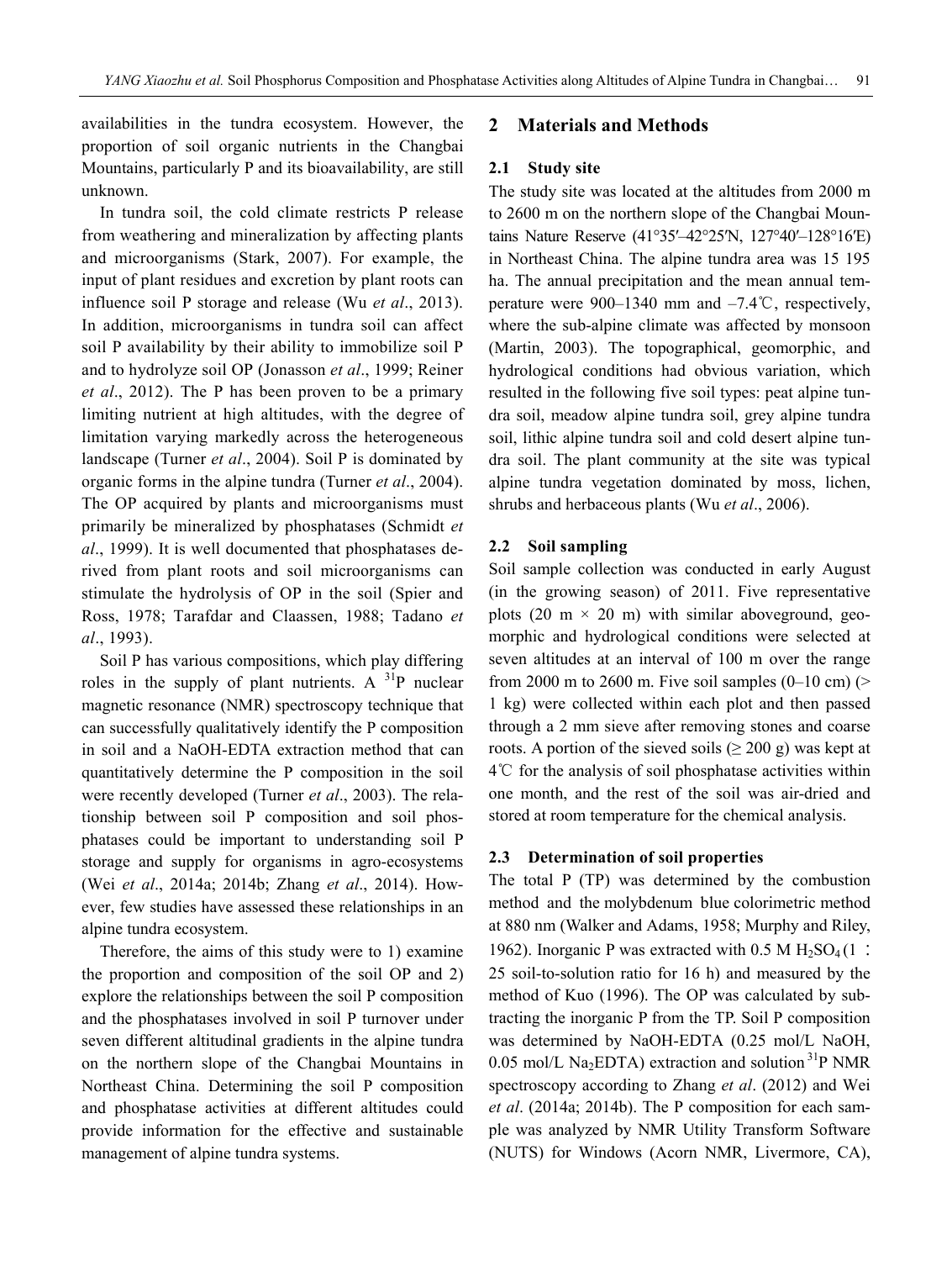and the spectra of the samples were plotted with 0.2-Hz line broadening (Zhang *et al*., 2012; Wei *et al*., 2014a; 2014b).

Total carbon (TC) and total nitrogen (TN) of soils were determined via the dry combustion method using an automatic element analyzer (Analyzer vario MICRO cube, Elementar, Germany) (Zhang *et al*., 2012). Soil pH was determined at a 1 ׃ 5 soil/deionized water ratio using a glass electrode (Shen *et al*., 2013).

The activities of acid phosphomonoesterase (AcP), phosphodiesterase (PD) and inorganic pyrophosphatase (IPP) were analyzed using fresh soil as described by Tabatabai (1994). The AcP activity was determined by measuring the release of *p*-nitrophenol by incubating 1 g of soil at 37℃ for 1 h with 0.2 mL of toluene, 4 mL of universal buffer (pH 6.5), and 1 mL of 50 mmol *p-*nitrophenyl phosphate. The enzymatic activity was expressed as mg p-nitrophenol/(kg soil·h). The activity of PD was determined by a similar procedure but with *bis*-*p*-nitrophenyl phosphate as the substrate, and the buffer was adjusted to pH 8.0. The activity of IPP was determined by measuring the concentration of  $PO_4^{3-}P$ , which was released by incubating 1 g of soil with 3 mL of 50 mmol sodium pyrophosphate at 37℃ for 5 h. The enzymatic activity was expressed as mg  $PO_4^{3-}P/(kg)$ soil·h).

### **2.4 Data analysis**

The soil data were calculated based on the oven-dried (105℃) weight. The significance of differences in soil chemical properties and phosphatase activities was analyzed by one-way ANOVA with the Duncan test at the *P*   $= 0.05$  level. The correlation of the soil parameters was based on Pearson′s correlation coefficients. All of the statistical analyses were conducted using SPSS 16.0 software for Windows.

To determine the impacts of soil property and altitude on soil P composition and phosphatase activities, principal component analysis (PCA) was conducted using Canoco Software 4.5 (Microcomputer Power, USA).

### **3 Results**

#### **3.1 Soil chemical properties in alpine tundra**

Soil pH ranged from 4.84 to 5.60 in the seven altitudes in the alpine tundra of the Changbai Mountains (Table 1). Soil moisture content varied from 43.7% to 93.9%, with the highest at 2400 m and the lowest at 2600 m, while the others were in little difference. Generally, the contents of TC, TN, and TP at 2500 m and 2600 m were significantly lower than those below 2400 m (Table 1). Soil TP ranged from 222 mg/kg to 644 mg/kg, and OP ranged from 155 mg/kg to 559 mg/kg (70%–87% of the soil TP). The proportion of soil OP was significantly lower at 2500 m and 2600 m at 73% and 70% of soil TP, respectively.

# **3.2 Soil phosphorus (P) composition in alpine tundra**

Extraction of the soil with NaOH-EDTA recovered between 45% and 80% of soil TP from the seven different altitudinal gradients (Table 2, Fig. 1), which indicated that the highest value was at 2000 m and lowest value was at 2600 m. Soil P composition of the soil surface (0–10 cm) was dominated by OP, which accounted for 73%–83% (65%–72% of monoesters and 5%–12% of diesters) of the NaOH-EDTA TP (Table 2). The monoester to diester ratios ranged from 6.1 (2300 m) to 13.3

**Table 1** Soil chemical properties in Changbai Mountains alpine tundra along seven altitudinal gradients

| Altitude<br>(m) | pH<br>(H <sub>2</sub> O) | Soil moisture<br>$(\%)$ | TC<br>$(g/kg \text{ soil})$ | TN<br>$(g/kg \text{ soil})$ | TP<br>$(g/kg \text{ soil})$ | OP<br>$(mg/kg\,$ soil) | OP/TP<br>$(\%)$ |
|-----------------|--------------------------|-------------------------|-----------------------------|-----------------------------|-----------------------------|------------------------|-----------------|
| 2000            | 5.10                     | 88.4                    | $104\pm 16.45a$             | $5.8 \pm 1.10$ ab           | $499\pm32.46ab$             | $432\pm41.29ab$        | $86\pm2.90a$    |
| 2100            | 5.05                     | 86.6                    | $109 \pm 14.38a$            | $5.3 \pm 0.67$ h            | $644\pm331.87a$             | $559\pm335.60a$        | $87\pm 6.31a$   |
| 2200            | 5.26                     | 91.9                    | 115±9.36a                   | $6.6 \pm 0.53a$             | $574 \pm 53.74$ ab          | $496\pm45.66ab$        | 86±0.95a        |
| 2300            | 5.01                     | 78.8                    | $105 \pm 17.02a$            | $5.8 \pm 0.85$ ab           | $424 \pm 52.85$ abc         | $352\pm46.97$ abc      | $83 \pm 2.86a$  |
| 2400            | 4.84                     | 93.9                    | $105 \pm 15.32a$            | $6.0 \pm 0.81$ ab           | 598±159.16ab                | $512\pm168.25ab$       | 86±7.91a        |
| 2500            | 5.20                     | 83.7                    | $81\pm21.12h$               | $4.2 \pm 0.95c$             | $388\pm89.41$ hc            | $284\pm77.17$ hc       | $73\pm5.08h$    |
| 2600            | 5.60                     | 43.7                    | $46\pm6.03c$                | $2.2 \pm 0.57$ d            | $222\pm 46.84c$             | $155 \pm 50.21c$       | $70+7.55h$      |

Notes: TC, total carbon; TN, total nitrogen; TP, total phosphorus; OP, organic phosphorus; OP/TP, organic phosphorus/total phosphorus. Values of TC, TN, TP and OP are means  $\pm$  standard deviation (S.D.,  $n = 5$ ), and different lowercase letters within a column indicate significant differences ( $P < 0.05$ ) in the values at altitudes from 2000 m to 2600 m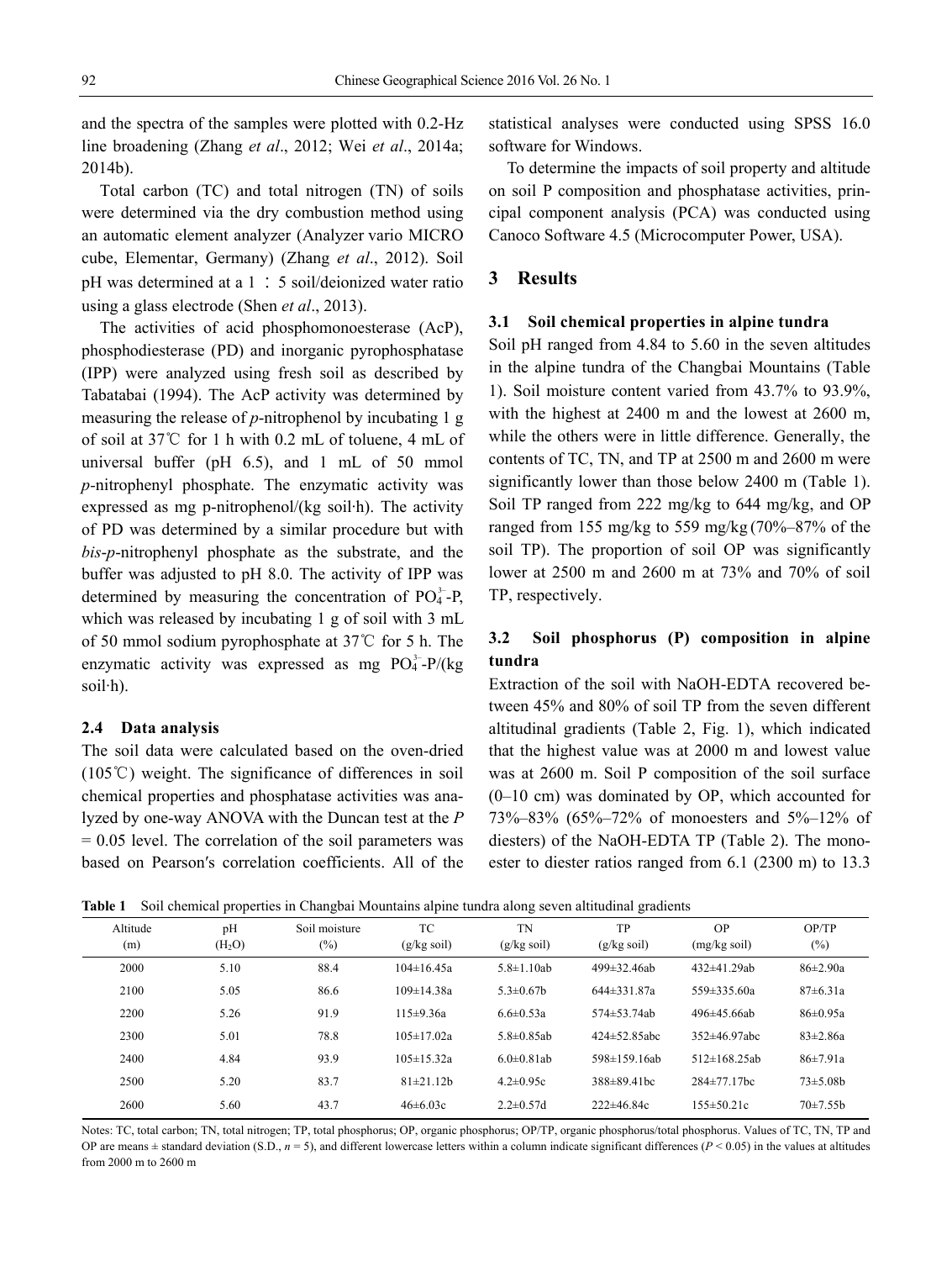|     | Altitude | NaOH-EDTA            |                             | Inorganic P                | Organic P               |                       | Organic P/NaOH-EDTA | Monoester/<br>diester |  |
|-----|----------|----------------------|-----------------------------|----------------------------|-------------------------|-----------------------|---------------------|-----------------------|--|
| (m) |          | Total P <sup>a</sup> | Orthophosphate <sup>o</sup> | Pyrophosphate <sup>b</sup> | Monoesters <sup>o</sup> | Diesters <sup>b</sup> | Total $P(\% )$      |                       |  |
|     | 2000     | 399(80)              | 59(15)                      | 18(5)                      | 286(72)                 | 36(9)                 | 81                  | 8.0                   |  |
|     | 2100     | 291(45)              | 48(16)                      | 16(5)                      | 200(69)                 | 27(9)                 | 78                  | 7.4                   |  |
|     | 2200     | 393(68)              | 55(14)                      | 15(4)                      | 282(72)                 | 41(10)                | 82                  | 6.9                   |  |
|     | 2300     | 291(69)              | 39(13)                      | 12(4)                      | 206(71)                 | 34(12)                | 83                  | 6.1                   |  |
|     | 2400     | 380(64)              | 51(13)                      | 20(5)                      | 265(70)                 | 43(11)                | 81                  | 6.2                   |  |
|     | 2500     | 193(50)              | 35(18)                      | 15(7)                      | 133(69)                 | 10(5)                 | 74                  | 13.3                  |  |
|     | 2600     | 121(55)              | 23(19)                      | 9(7)                       | 79(65)                  | 10(8)                 | 73                  | 7.9                   |  |
|     |          |                      |                             |                            |                         |                       |                     |                       |  |

**Table 2** Concentrations (mg P/kg soil) of phosphorus (P) composition determined in NaOH-EDTA extracts of soil from alpine tundra of Changbai Mountains via solution 31P nuclear magnetic resonance (NMR) spectroscopy

Notes: P, phosphorus. a, values in parenthesis are the proportion (%) of total soil P; b, values in parenthesis are the proportion (%) of total NaOH-EDTA extracted P



Fig. 1 Solution <sup>31</sup>P nuclear magnetic resonance (NMR) spectra of NaOH-EDTA extracts of alpine tundra soil along seven different altitudinal gradients (2000–2600 m) on Changbai Mountains in Northeast China

(2500 m). Inorganic P composition accounted for 17%–26% (13%–19% of orthophosphate and 4%–7% of pyrophosphate) of the NaOH-EDTA TP (Table 2). The TP, inorganic P (except pyrophosphate), OP (monoesters and diesters), and the ratio of OP to TP extracted by NaOH-EDTA at 2500–2600 m were significantly lower than those below 2400 m.

# **3.3 Soil phosphatase activities in alpine tundra**

The AcP activities from 2100 m to 2400 m were not significantly different from each other but were significantly higher than those at 2500 m and 2600 m (Fig. 2). The activities of PD and IPP were the highest at 2100 m, but no significant differences were found among the activities at the other altitudes except for a decrease at 2500 m and 2600 m.

# **3.4 Relationships among soil property, phosphorus composition, phosphatase activity and altitude**

Soil TC, TN, TP, and OP were strongly and positively correlated with soil moisture, AcP, orthophosphate, and monoesters (Table 3). The TC and TN were significantly and positively correlated with TP and OP. Phosphatase activity (AcP and IPP) had significantly positive correlations with TP and OP. However, the soil properties, P composition, and phosphatases activity were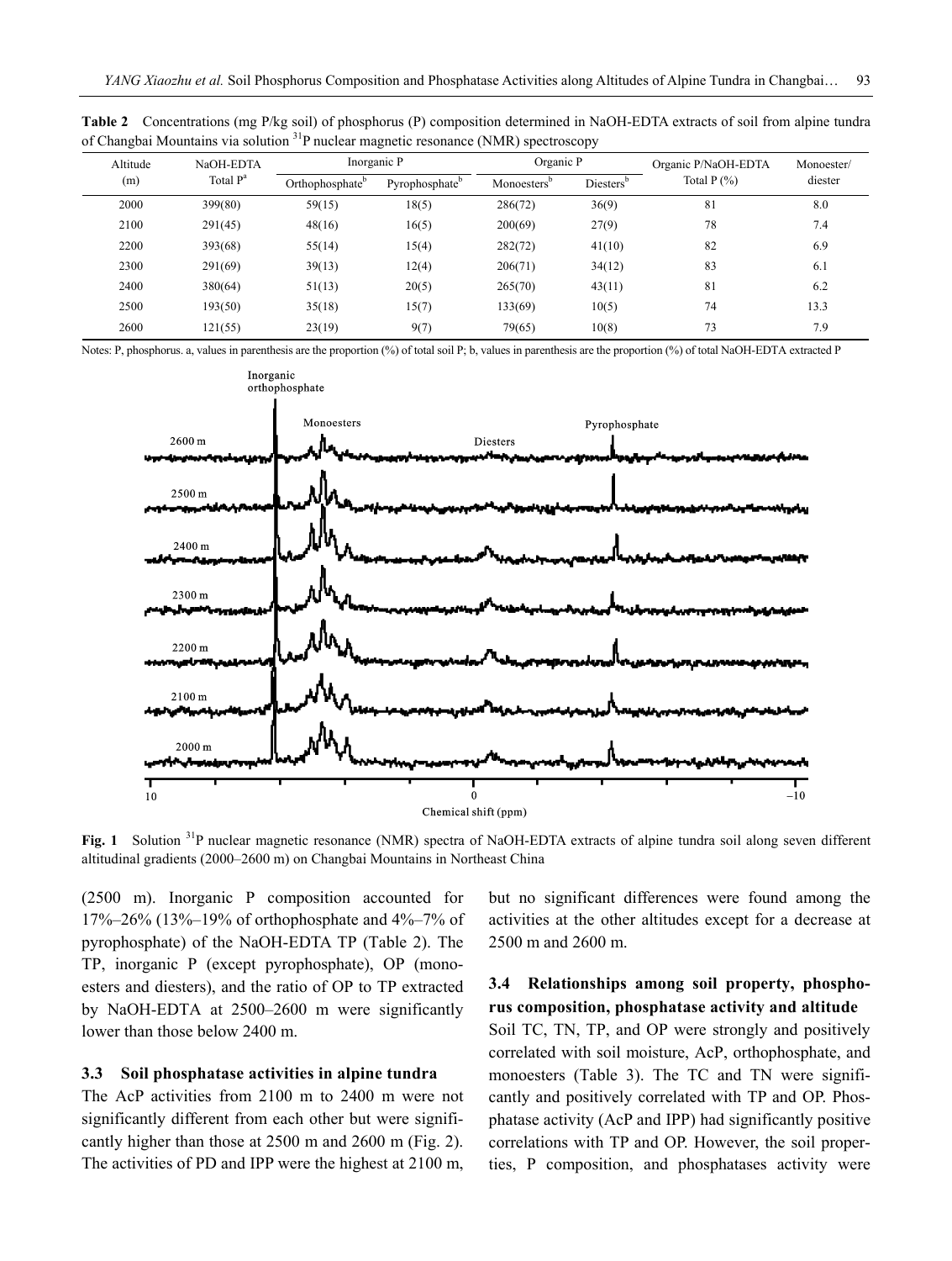negatively correlated with altitude and soil pH. The ratio of monoesters to diesters exhibited a positive correlation with altitude.

The PCA based on the soil properties and altitude parameters explained 92.4% of the total data variation (Fig. 3). The first ordination axis explained 85.2% of the total data variance, while the second explained 7.2%. Generally, the cosines of the angles between the vectors of soil properties, P composition, and phosphatases reflected their relationships. The PCA revealed that soil properties, P composition, and phosphatases were negatively correlated with altitude and soil pH. The values of these parameters at altitudes of 2500 m and 2600 m scattered to the right of axis 2, which indicated a large difference compared to those from 2000 m to 2400 m, which scattered on the left of axis 2.

# **4 Discussion**

#### **4.1 Soil phosphorus in alpine tundra**

In our study, OP accounted for over 70% of the soil TP,

and the highest proportion was 87%, which might be a result of the low temperature and monsoon climate. In the alpine tundra, the low temperature and frozen soil could inhibit microbial activity and therefore P mineralization, especially during winter, which might be the main cause of OP accumulation in alpine soil (Bowman *et al*., 2003; Litaor *et al*., 2005). Weintraub (2011) and Sundqvist *et al*. (2014) also found that net P mineralization and available P content were typically low in alpine and arctic tundra, which resulted in P limiting plant growth. Therefore, the low mineralization rate associated with the low temperature is probably responsible for the accumulation of OP in this area. For example, over 45% of total P was OP, which accumulated in alpine inceptisols at the altitudes from 2000 m to 2400 m (Cassagne *et al*., 2000). Moreover, the lower OP content at the altitudes of 2500 m and 2600 m might be attributed to the lower plant coverage and the reduced plant diversity in higher altitude tundra, which decreased the input of nutrients, including P, to the soil (Litaor *et al*., 2005).



**Fig. 2** Soil phosphatase activities (AcP, PD and IPP) at different altitudes in range from 2000 m to 2600 m, expressed as seven different altitude gradients of alpine tundra ecosystem of Changbai Mountains. AcP, acid phosphomonoesterase activity; PD, phosphodiesterase activity; IPP, inorganic pyrophosphatase activity. Different lowercase letters above the bar indicate significant differences (*P* < 0.05) at different altitudes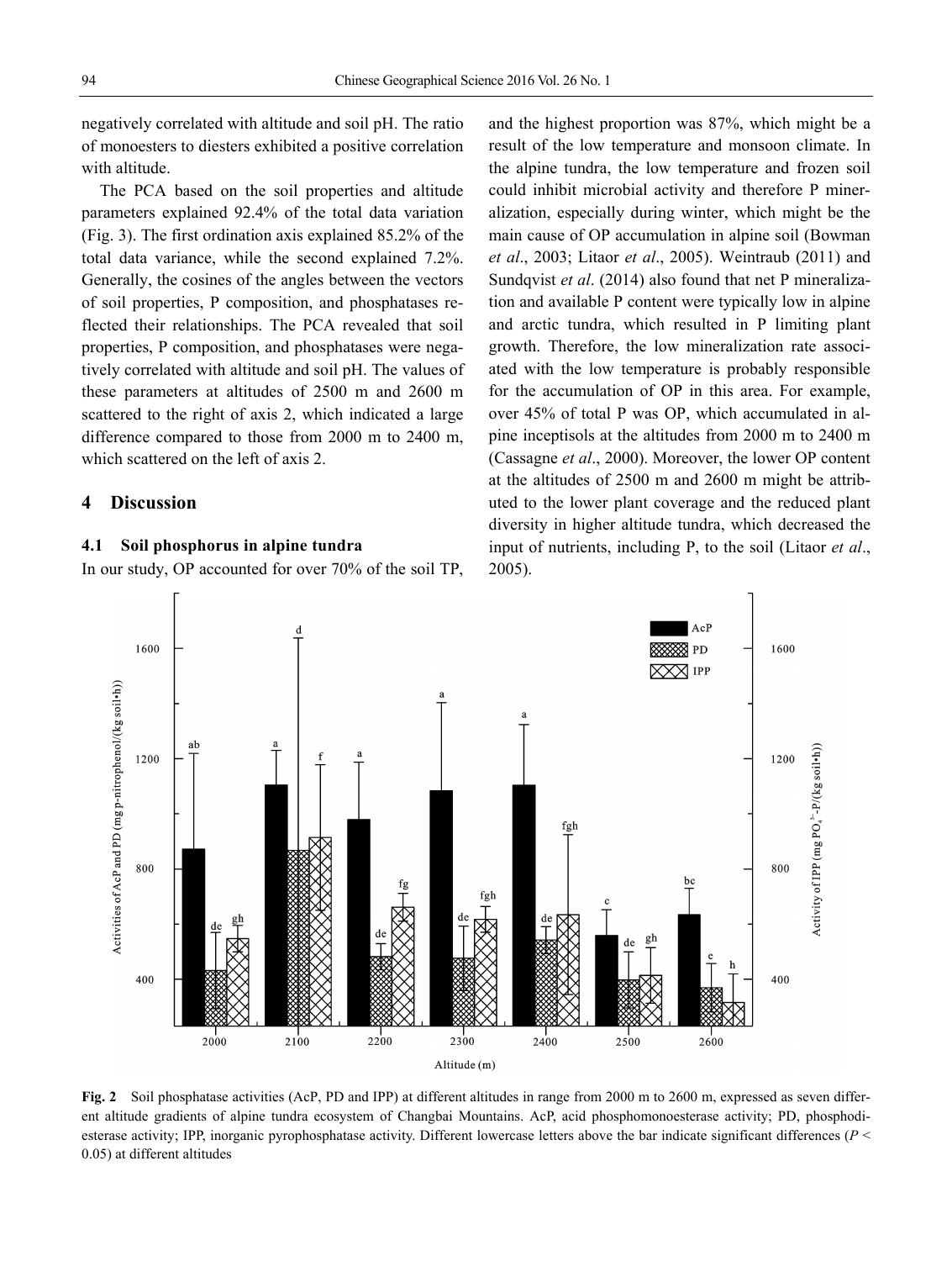|                | A                     | TN          | TP                   | TC                    | pH                    | <b>OP</b>            | AcP                   | PD        | IPP      | P <sub>1</sub> | P <sub>2</sub> | P <sub>3</sub> | P4          | P2/P3    | <b>SM</b> |
|----------------|-----------------------|-------------|----------------------|-----------------------|-----------------------|----------------------|-----------------------|-----------|----------|----------------|----------------|----------------|-------------|----------|-----------|
| A              |                       |             |                      |                       |                       |                      |                       |           |          |                |                |                |             |          |           |
| TN             | $-0.702$              |             |                      |                       |                       |                      |                       |           |          |                |                |                |             |          |           |
| TP             | $-0.697$              | $0.829^{*}$ |                      |                       |                       |                      |                       |           |          |                |                |                |             |          |           |
| TC             | $-0.769$ <sup>*</sup> | $0.975***$  | $0.897**$            |                       |                       |                      |                       |           |          |                |                |                |             |          |           |
| pH             | 0.444                 | $-0.754$    | $-0.743$             | $-0.776$ <sup>*</sup> |                       |                      |                       |           |          |                |                |                |             |          |           |
| <b>OP</b>      | $-0.733$              | $0.839^{*}$ | $0.996$ **           | $0.902**$             | $-0.730$              | $\mathbf{1}$         |                       |           |          |                |                |                |             |          |           |
| AcP            | $-0.569$              | $0.756^{*}$ | $0.772$ <sup>*</sup> | 0.787                 | $-0.720$              | 0.806                |                       |           |          |                |                |                |             |          |           |
| PD             | $-0.489$              | 0.328       | 0.724                | 0.508                 | $-0.450$              | 0.721                | 0.649                 | 1         |          |                |                |                |             |          |           |
| IPP            | $-0.693$              | 0.677       | $0.889**$            | $0.805*$              | $-0.623$              | $0.897**$            | $0.840*$              | $0.910**$ |          |                |                |                |             |          |           |
| P <sub>1</sub> | $-0.843$ <sup>*</sup> | $0.875***$  | $0.843$ <sup>*</sup> | $0.866*$              | $-0.622$              | $0.861*$             | 0.603                 | 0.337     | 0.616    | $\overline{1}$ |                |                |             |          |           |
| P <sub>2</sub> | $-0.757$ <sup>*</sup> | $0.928$ **  | 0.785                | $0.875***$            | $-0.655$              | $0.812$ <sup>*</sup> | 0.681                 | 0.219     | 0.556    | $0.964$ **     |                |                |             |          |           |
| P <sub>3</sub> | $-0.616$              | $0.899**$   | 0.740                | $0.831*$              | $-0.674$              | $0.778*$             | $0.832*$              | 0.250     | 0.580    | $0.835*$       | $0.940**$      |                |             |          |           |
| P <sub>4</sub> | $-0.507$              | 0.667       | $0.789*$             | 0.671                 | $-0.776$ <sup>*</sup> | $0.771$ <sup>*</sup> | 0.437                 | 0.333     | 0.471    | $0.813^*$      | 0.749          | 0.623          |             |          |           |
| P2/P3          | 0.338                 | $-0.422$    | $-0.355$             | $-0.380$              | 0.277                 | $-0.425$             | $-0.803$ <sup>*</sup> | $-0.304$  | $-0.461$ | $-0.338$       | $-0.481$       | 0.714          | $-0.061$    | -1       |           |
| SM             | $-0.619$              | $0.897**$   | $0.869*$             | $0.910**$             | $-0.811$ <sup>*</sup> | $0.846*$             | 0.554                 | 0.377     | 0.633    | 0.854          | 0.824          | 0.702          | $0.856^{*}$ | $-0.064$ |           |

**Table 3** Correlation coefficients among altitudes, soil chemical properties, soil phosphatase activities, and phosphorus composition in alpine tundra ecosystem on Changbai Mountains

Notes: A, altitudes (m); TC, total carbon; TN, total nitrogen; TP, total phosphorus; OP, organic phosphorus; AcP, acid phosphomonoesterase activity; PD, phosphodiesterase activity; IPP, inorganic pyrophosphatase activity; P1, inorganic orthophosphate; P2, orthophosphate monoesters; P3, orthophosphate diesters; P4, pyrophosphate; P2/P3, monoester to diester ratio; SM, soil moisture. \* and \*\*, correlations are significant at the 0.05 and 0.01 level, respectively



**Fig. 3** Soil phosphorus composition, phosphatase activities, and environmental variables (soil properties and altitudes) biplot of principal component analysis (PCA). TC, total carbon; TN, total nitrogen; TP, total phosphorus; OP, organic phosphorus; AcP, acid phosphomonoesterase activity; PD, phosphodiesterase activity; IPP, inorganic pyrophosphatase activity; P1, inorganic orthophosphate; P2, orthophosphate monoesters; P3, orthophosphate diesters; P4, pyrophosphate; ●, altitude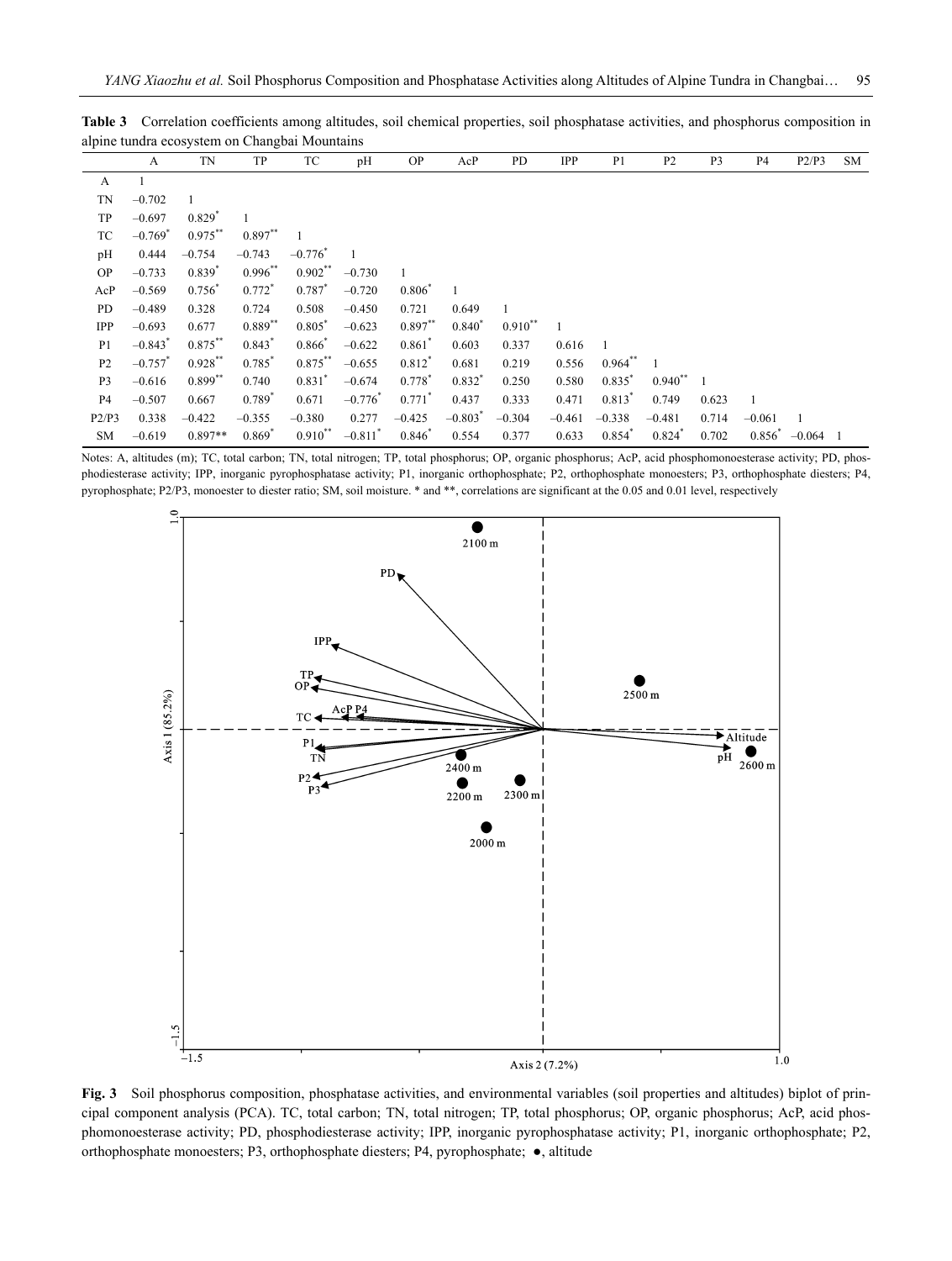In alpine tundra soil, OP composition was the main constituent (73%–83%) of the NaOH-EDTA extracts, and the proportion of OP composition did not differ significantly from 2000 m to 2400 m but was lower at 2500 m and 2600 m. Similar results were also reported by Makarov *et al*. (1997) and Turner *et al*. (2004) in alpine soils in the northern Caucasus and alpine tundra in the Fennoscandian mountains, respectively. The accumulation of OP might result from the low mineralization of soil P in the alpine tundra. The inorganic P composition was reduced because of the slow decomposition of OP in these cold and acidic soils (Turner *et al*., 2004).

The NaOH-EDTA extractable P consisted of monoesters, diesters, orthophosphate, and pyrophosphate. The concentrations of the various types of P were not significantly different from 2000 m to 2400 m but exhibited a decrease at 2500 m and 2600 m. This result indicated that high altitudes did not contribute to P accumulation, which could be due to the low plant-residue inputs (Turner *et al*., 2004). The OP was strongly and positively correlated with the overall P composition, indicating that OP might have an important influence on soil P composition in this area. The extracted P was dominated by monoesters (Table 2) because diesters are more labile due to their rapid hydrolysis in acidic soils (Condron *et al*., 1990) into monoesters (Zhang *et al*., 2012). In addition, the monoester/diester ratios exhibited a positive correlation with altitude (Table 3), suggesting that the ratios increased with altitude and therefore that diesters are more labile at higher altitudes. Moreover, in the tundra soil studied here, the monoester contents appeared to be relatively higher than that reported by Turner *et al*. (2004) at the altitudes below 1000 m, which suggested that monoester contents might be higher in high-altitude tundra (above 2000 m) than that below 1000 m. This difference could be attributed to lower phosphatase activity in the high-altitude area due to wet and cold conditions (Nannipieri *et al*., 2011), which might reduce the hydrolysis of monoesters and enable more monoesters to accumulate in the soil.

### **4.2 Soil phosphatase activities in alpine tundra**

The higher soil phosphatase activities at low altitudes (from 2000 m to 2400 m) could be attributed to the following two factors: 1) there is little vegetation, which results in a low amount of enzyme activity excreted by plant roots at high altitudes (Stone *et al*., 2013), and 2)

the lack of microorganisms, the major phosphatase sources, decreased the phosphatase levels (Ma *et al*., 2011). The AcP activity was significantly and positively correlated with soil OP, TC, and TP, which demonstrated that the AcP is a sensitive index for nutrients storage and could be used as an indicator of soil quality (Yu, 2001; Samuel *et al*., 2010) in the area. In addition, the IPP activity was significantly and positively correlated with TP and OP, suggesting that IPP might play an important role in the hydrolysis and mobilization of soil-bound P in this particular soil.

# **4.3 Factors impacting soil phosphorus distribution in alpine tundra**

The results of this study indicated that the TC and TN were significantly positively correlated with TP and OP contents, which suggested that the elemental nutrients C, N, and P were mutually promoted in alpine tundra ecosystems. Similar results were also reported by Litaor *et al*. (2005), who found that atmospheric deposition of N might cause a change from N limitation to P limitation in the alpine environment. In addition, the microbial community structure often shifted in response to a shift from C limitation to P limitation (Stone *et al*., 2013). The reason for this result could be the effect of climate, plants and microorganisms in transforming the soil nutrient elements (C, N, and P) (Cathy *et al*., 2003). Soil moisture had a significantly positive correlation with TC, TN, TP, OP, and P composition, except for diesters, and a significantly negative correlation with pH, which indicated that the soil moisture could be an important determinant of future plant productivity in this alpine tundra ecosystem. Furthermore, P composition patterns were broadly similar at different altitudes, which might indicate identical soil properties throughout the alpine tundra, which is in agreement with the results of Turner *et al*. (2011). For example, orthophosphate monoester was found at higher proportion in neutral soils, whereas, orthophosphate diesters were more common in very acidic soils. Monoesters and phosphonates might persist in acidic soils because organisms capable of degrading them cannot survive at low pH (Tate and Newman, 1982). In this alpine tundra, the soil pH values were less than 6.0 (Table 1), which might contribute to the accumulation of monoesters and orthophosphate (Turner *et al*., 2004). However, in this study, phosphonates were not detected, which could be attributed to rapid degrada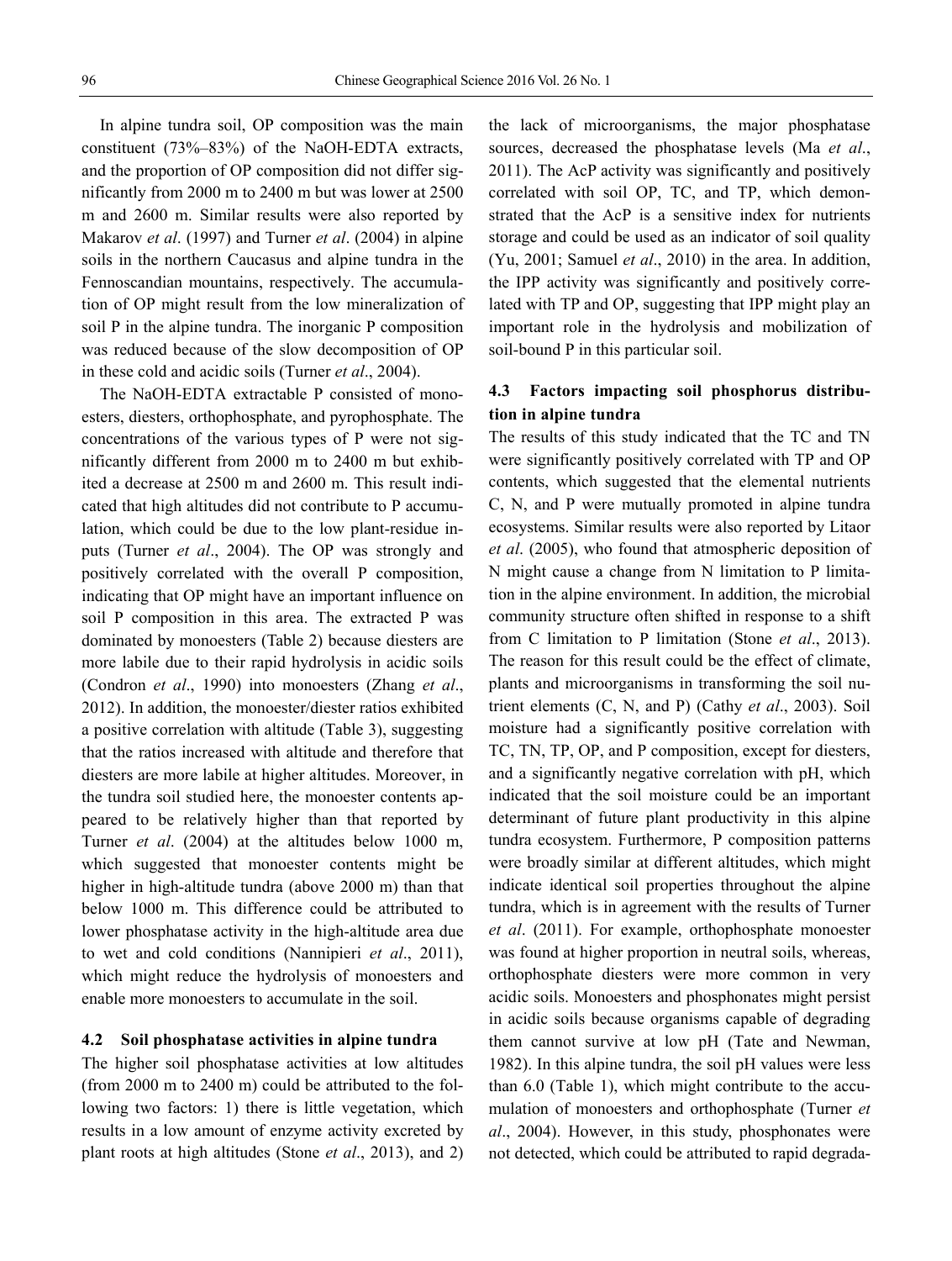tion of phosphonates because the soil pH in these areas was not suitable for their accumulation. For example, there was a little amount of phosphonate detected at pH under 4.41 in the tundra ecotone of Fennoscandian soils (Turner *et al*., 2004). However, pH in the alpine tundra soils of the Changbai Mountains was higher than 4.80, which might not be a suitable condition for the existence of phosphonates.

# **5 Conclusions**

The Changbai Mountains alpine tundra ecosystems have specific vegetation and environmental conditions that may affect soil P composition and phosphatase activities. This study used NaOH-EDTA extraction and solution 31P NMR spectroscopy to determine soil P composition and phosphatase activities. The soil P composition and phosphatase activities decreased with increased altitude and soil pH. The OP (73%–83%) was the dominant P type in the NaOH-EDTA extracts, and monoesters (65%–72%) were the main OP constituents. The AcP exhibited a significantly positive correlation with the soil TC, TN, TP, and OP, indicating that AcP might play an important role in OP hydrolysis and could be used as an indicator of soil quality in the alpine tundra. Future studies should be focused on OP mineralization and sustainable utilization of alpine tundra soil in the Changbai Mountains.

### **References**

- Bowman W D, Bahn L, Damm M, 2003. Alpine landscape variation in foliar nitrogen and phosphorus concentrations and the relation to soil nitrogen and phosphorus availability. *Arctic*, *Antarctic*, *and Alpine Research*, 35(2): 144–149. doi: 10.1657/ 1523-0430(2003)035[0144:ALVIFN]2.0.CO;2
- Cassagne N, Remaury M, Gauquelin T *et al*., 2000. Forms and profile distribution of soil phosphorus in alpine Inceptisols and Spodosols (Pyrenees, France). *Geoderma*, 95(1–2): 161–172. doi: 10.1016/S0016-7061(99)00093-2
- Cathy W, Sarah L S, Jennifer M, 2003. The role of climate and vegetation change in shaping past and future fire regimes in the northwestern US and the implications for ecosystem management. *Forest Ecology and Management*, 178(1–2): 5–21. doi: 10.1016/S0378-1127(03)00051-3
- Condron L M, Frossard E, Tiessen H *et al*., 1990. Chemical nature of organic phosphorus in cultivated and uncultivated soils under different environmental conditions. *Soil Science*, 41(1): 41–50. doi: 10.1111/j.1365-2389.1990.tb00043.x
- Dai L M, Wu G, Zhao J Z *et al*., 2002. Carbon cycling of alpine

tundra ecosystems on Changbai Mountain and its comparison with arctic tundra. *Science in China* (*Series D*), 45(10): 903–910. doi: 10.1360/02yd908

- He H S, Hao Z Q, Larsen D R *et al*., 2002. A simulation study of landscape scale forest succession in northeastern China. *Ecological Modelling*, 156(2–3): 153–166. doi: 10.1016/S0304- 3800(02)00104-7
- Jonasson S, Michelsen A, Schmidt I K *et al*., 1999. Responses in microbes and plants to changed temperature, nutrient, and light regimes in the Arctic. *Ecology*, 80(6): 1828–1843. doi: 10.1890/0012-9658(1999)080[1828:RIMAPT]2.0.CO;2
- Kuo S, 1996. Phosphorus. In: Sparks D L. (ed.). *Methods of Soil Analysis*. *Part 3*: *Chemical Methods*. Soil Science Society of America Inc., 869–919.
- Litaor M I, Seastedt T R, Walker M D *et al.*, 2005. The biogeochemistry of phosphorus across an alpine topographic/snow gradient. *Geoderma*, 124(1–2): 49–61. doi: 10.1016/j.geoderma.2004.04.001
- Ma D W, Zhu R B, Ding W *et al*., 2011. Alkaline phosphatase activity in ornithogenic soils in polar tundra. *Advances in Polar Science*, 22(2): 92–100. doi: 10.3724/SP.J.1085.2011. 00092
- Makarov M I, Malysheva T I, Haumaier L *et al*., 1997. The forms of phosphorus in humic and fulvic acids of a toposequence of alpine soils in the northern Caucasus. *Geoderma*, 80(1–2): 61–73. doi: 10.1016/S0016-7061(97)00049-9
- Martin B, 2003. Climatic change in mountain regions: a review of possible impacts. *Climatic Change*, 59(15): 5–31. doi: 10. 1007/978-94-015-1252-7\_2
- Murphy J, Riley J P, 1962. A modified single solution method for the determination of phosphate in natural waters. *Analytica Chimica Acta*, 26(27): 31–36. doi: 10.1016/S0003-2670(00) 88444-5
- Nannipieri P, Giagnoni L, Landi L *et al*., 2011. Role of phosphatase enzymes in soil. In: Bunemann E (ed.). *Phosphorus in Action*: *Biological Processes in Soil Phosphorus Cycling*. *Soil Biology*, 26(1613–3382): 215–243. doi: 10.1007/978-3-642- 15271-9\_9
- Reiner G, Camilla E, Anna L *et al*., 2012. Phosphorus availability and microbial respiration across different tundra vegetation types. *Biogeochemistry*, 108(1–3): 429–445. doi: 10.1007/s 10533-011-9609-8
- Samuel A D, Domuta C, Sandor M *et al*., 2010. The estimation of phosphatase activity in soil. *Research Journal of Agricultural Science*, 42(3): 311–314.
- Schmidt I K, Jonasson S, Michelsen A, 1999. Mineralization and microbial immobilization of N and P in arctic soils in relation to season, temperature and nutrient amendment. *Applied Soil Ecology*, 11(2–3): 147–160. doi: 10.1016/S0929-1393(98) 00147-4
- Shen C C, Xiong J B, Zhang H Y *et al*., 2013. Soil pH drives the spatial distribution of bacterial communities along elevation on Changbai Mountain. *Soil Biology & Biochemistry*, 57: 204–211. doi: 10.1016/j.soilbio.2012.07.013
- Spier T W, Ross D J, 1978. *Soil Phosphatase and Sulphatase*.